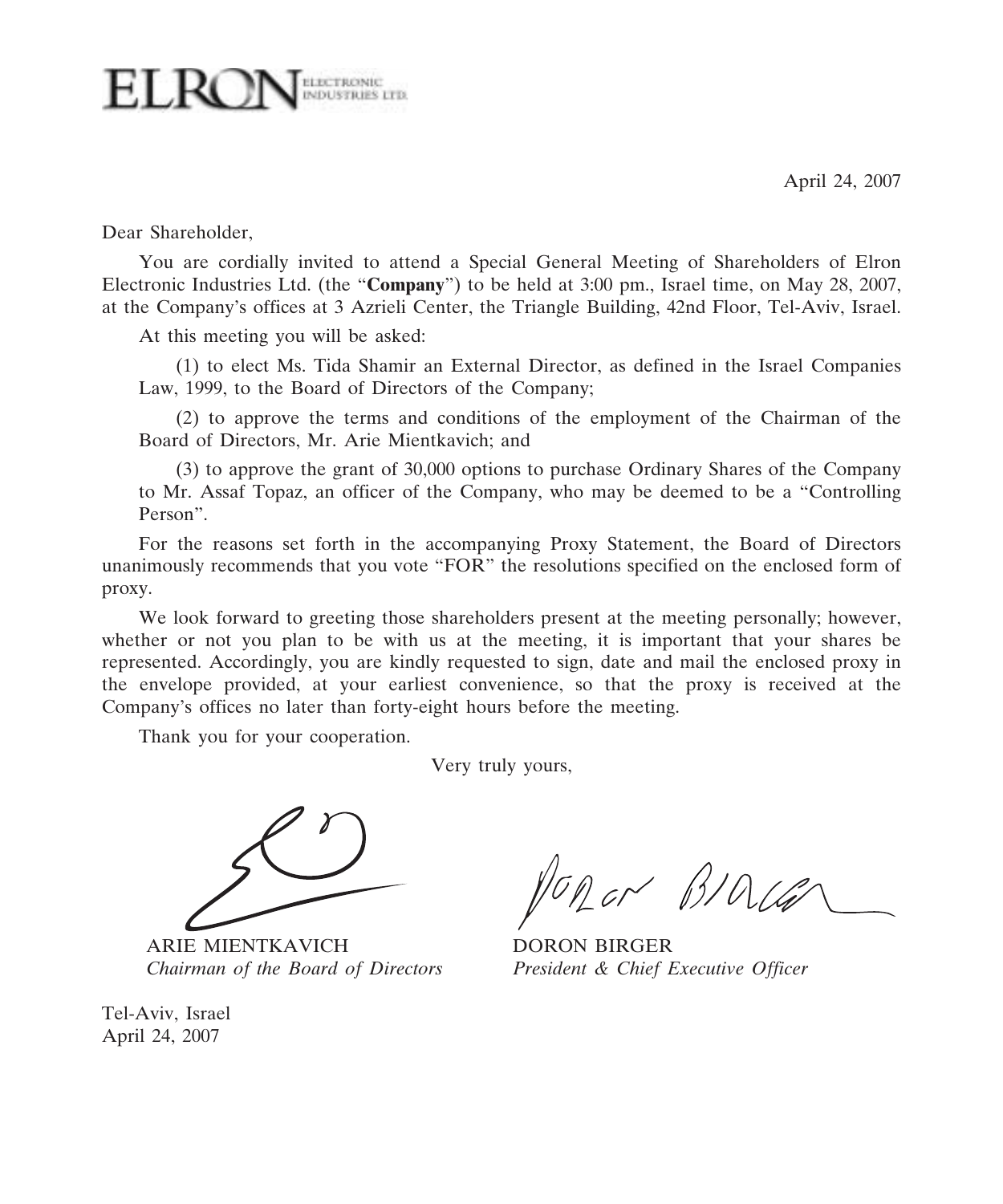#### ELRON ELECTRONIC INDUSTRIES LTD. NOTICE OF A SPECIAL GENERAL MEETING OF SHAREHOLDERS

NOTICE IS HEREBY GIVEN that a Special General Meeting of Shareholders (the "Meeting") of Elron Electronic Industries Ltd. (the "**Company**") will be held at 3:00 p.m., Israel time, on May 28, 2007, at the Company's offices at 3 Azrieli Center, the Triangle Building, 42nd Floor, Tel-Aviv, Israel.

In the Meeting the shareholders will be asked to:

(1) to elect Ms. Tida Shamir as an External Director, as defined in the Israel Companies Law, 1999, to the Board of Directors of the Company;

(2) to approve the terms and conditions of the employment of the Chairman of the Board of Directors, Mr. Arie Mientkavich; and

(3) to approve the grant of 30,000 options to purchase Ordinary Shares of the Company to Mr. Assaf Topaz, an officer of the Company, who may be deemed to be a "Controlling Person".

Shareholders of record at the close of business on April 23, 2007 are entitled to notice of, and to vote at, the Meeting. All shareholders are cordially invited to attend the Meeting in person.

Shareholders who are unable to attend the Meeting in person are kindly requested to complete, date and sign the enclosed form of proxy and return it promptly in the pre-addressed envelope provided. No postage is required if mailed in the United States. The Company must receive proxies at its office by 3:00 p.m., Israel time, on May 26, 2007. Shareholders may revoke their proxies at any time before the Meeting by providing written notice to the Company. Shareholders who attend the Meeting may revoke their proxies and vote their shares in person. Shareholders registered in the Company's shareholders register in Israel and shareholders who hold shares through members of the Tel Aviv Stock Exchange, may also vote through this enclosed form of proxy by completing, signing, dating and mailing the proxy with a copy of their identity card, passport or certification of incorporation, as the case may be, to the Company's offices. Shareholders who hold shares through members of the Tel Aviv Stock Exchange and intend to vote their shares either in person or by proxy must deliver the Company an ownership certificate confirming their ownership of the Company's shares on the record date, which certificate must be approved by a recognized financial institution, as required by the Israeli Companies Regulations (Proof of Ownership of Shares for Voting at General Meeting) of 2000, as amended.

Shareholders are allowed to apply in writing, through the Company, to the other shareholders of the Company in order to convince them with regard to their vote on items on the agenda of the Meeting ("Position Notice"). Position Notices may be sent to the Company's offices at the address above. The last date for issuance of such Position Notices to the Company is May 4, 2007.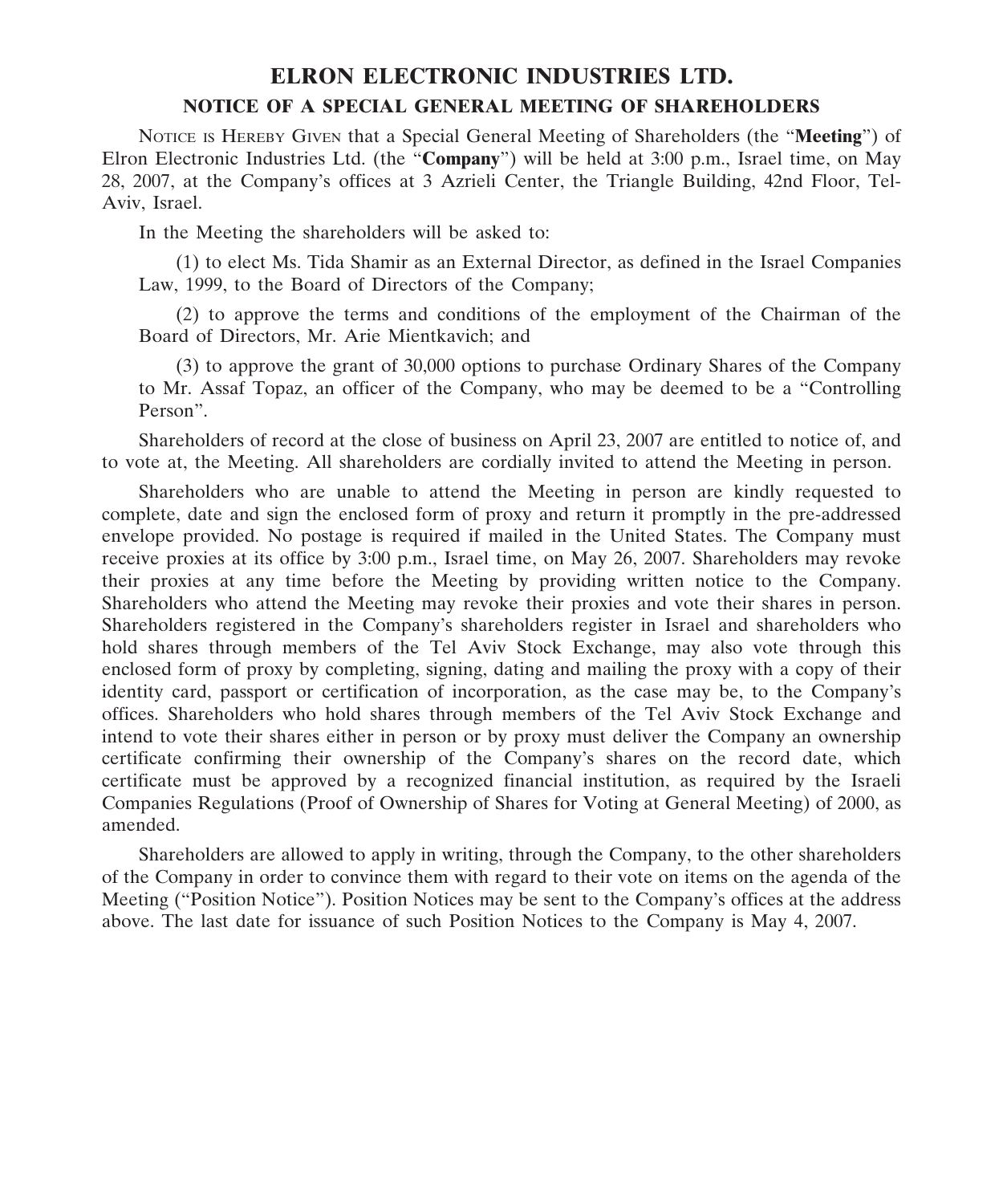Joint holders of shares should take note that, pursuant to Article 56 of the Articles of Association of the Company, the vote of the senior of joint holders of any share who tenders a vote, whether in person or by proxy, will be accepted to the exclusion of the vote(s) of the other joint holder(s) of the share, and for this purpose, seniority will be determined by the order in which the names are listed in the Register of Shareholders.

By Order of the Board of Directors,

nor BIOLG

ARIE MIENTKAVICH DORON BIRGER Chairman of the Board of Directors President & Chief Executive Officer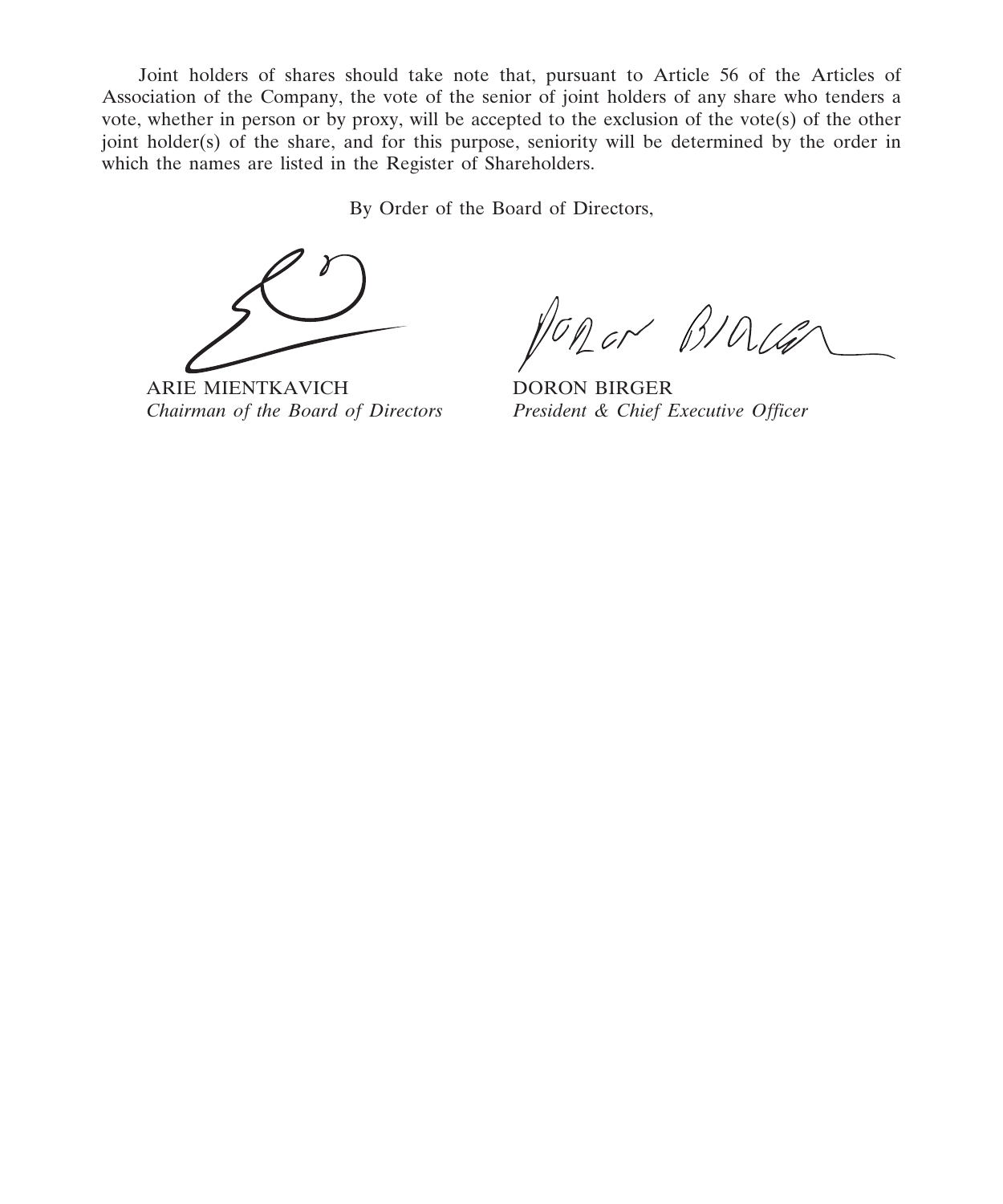#### ELRON ELECTRONIC INDUSTRIES LTD.

3 Azrieli Center The Triangle Building, 42nd Floor Tel-Aviv, Israel

#### PROXY STATEMENT

This Proxy Statement is furnished to the holders of Ordinary Shares, NIS 0.003 nominal value (the "Ordinary Shares"), of Elron Electronic Industries Ltd. (the "Company" or "Elron") in connection with the solicitation by the Board of Directors of the Company of proxies for use at a Special General Meeting of Shareholders (the "Meeting") to be held on May 28, 2007, at 3:00 p.m., Israel time, or at any adjournment thereof, pursuant to the accompanying Notice of Special General Meeting of Shareholders.

It is proposed that at the Meeting, the Shareholders approve the following resolutions: (i) to elect Ms. Tida Shamir as an External Director, as defined in the Israel Companies Law, 1999, to the Board of Directors of the Company; (ii) to approve the terms and conditions of the employment of the Chairman of the Board of Directors, Mr. Arie Mientkavich; and (iii) to approve the grant of 30,000 options to purchase Ordinary Shares of the Company to Mr. Assaf Topaz, an officer of the Company, who may be deemed to be a "Controlling Person".

The Company is unaware at this time of any other matters that will come before the Meeting.

A form of proxy for use at the Meeting and a return envelope for the proxy are enclosed. Shareholders may revoke the authority granted by their execution of proxies at any time before the effective exercise thereof, by filing with the Company a written notice of revocation or a duly executed proxy bearing a later date, or by voting in person at the Meeting. Unless otherwise indicated on the form of proxy, shares represented by any proxy properly executed and received by the Company at least 48 hours prior to the Meeting will be voted in favor of all the matters to be presented at the Meeting, as described above. On all matters considered at the Meeting, abstentions and broker non-votes will not be considered to have been voted. Although abstentions are taken into account to determine if a quorum is present, broker non-votes are not.

Proxies for use at the Meeting are being solicited by the Board of Directors of the Company. Only shareholders of record at the close of business on April 23, 2007 will be entitled to notice of and to vote at the Meeting. Proxies are being mailed to shareholders on or about April 27, 2007 and will be solicited chiefly by mail; however, certain officers, directors, employees and agents of the Company, none of whom will receive additional compensation therefor, may solicit proxies by telephone, fax or other personal contact. The Company will bear the cost of the solicitation of proxies, including the cost of preparing, assembling and mailing the proxy material, and will reimburse the reasonable expenses of brokerage firms and others for forwarding material to beneficial owners of Ordinary Shares.

On April 1, 2007, the Company had issued and outstanding 29,600,775 Ordinary Shares, each of which is entitled to one vote upon each of the matters to be presented at the Meeting. No less than two shareholders holding one-third of the outstanding Ordinary Shares, present in person or by proxy and entitled to vote, will constitute a quorum at the Annual General Meeting.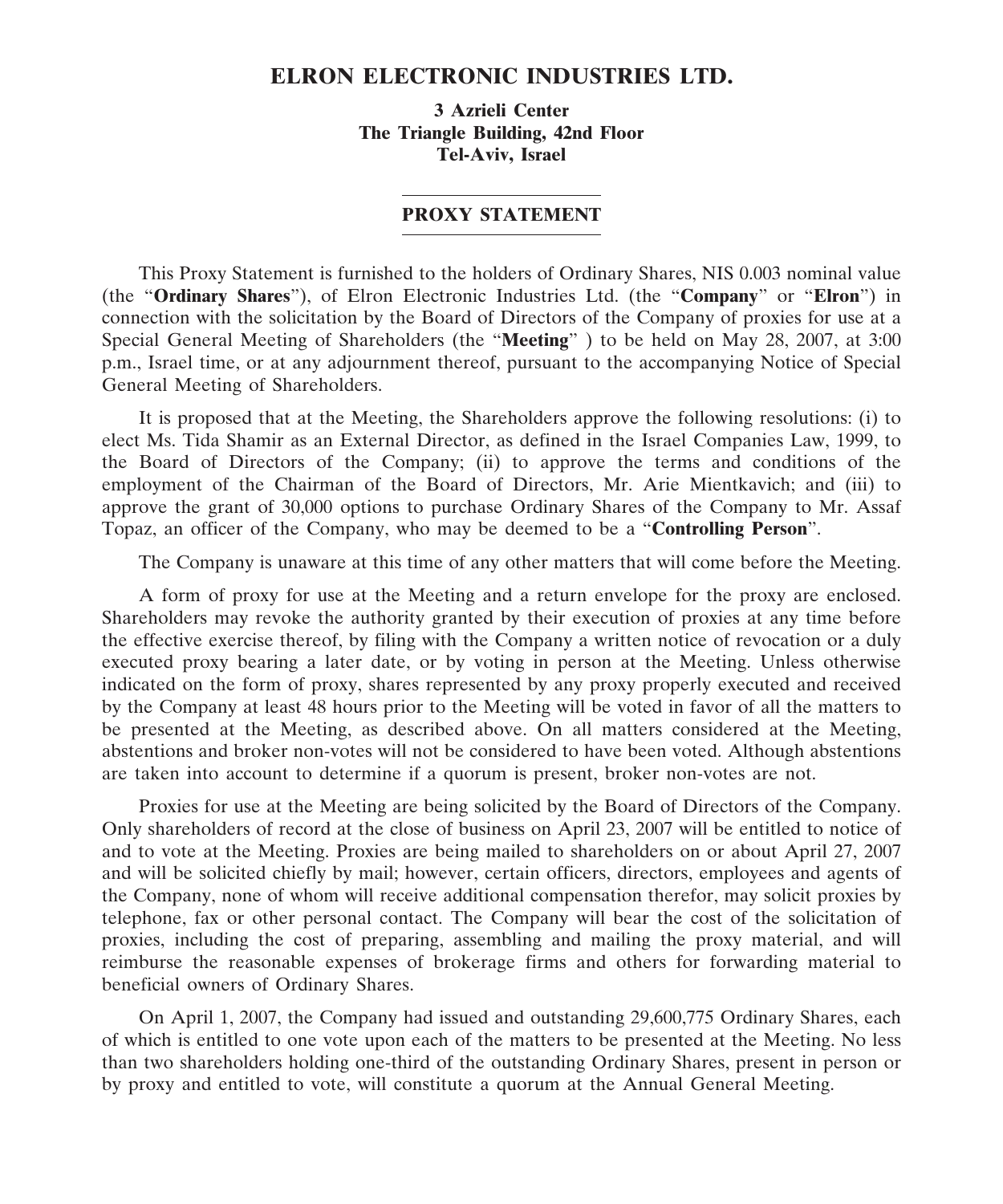#### BENEFICIAL OWNERSHIP OF SECURITIES BY CERTAIN BENEFICIAL OWNERS AND MANAGEMENT

The following table sets forth, as of April 1, 2007, unless otherwise specified, the number of Ordinary Shares owned by all shareholders known to us to own more than 5% of our Ordinary Shares and by all officers and directors as a group:

| <b>Name and Address</b>                                  | Number of<br><b>Ordinary Shares</b> | Percent of<br><b>Ordinary Shares</b> |
|----------------------------------------------------------|-------------------------------------|--------------------------------------|
| Discount Investment Corporation Ltd.<br>Tel Aviv, Israel | 14,400,796                          | $48.65\%$                            |
| Tel Aviv, Israel                                         | 59.789                              | $0.20\%$                             |
| All Officers and Directors as a group $(3)$              | 227,164                             | $0.77\%$                             |

(1) IDB Holding Corporation Ltd. ("IDBH") is the parent of IDB Development Corporation Ltd. ("IDBD"), which, in turn, is the parent of DIC and Clal Insurance Enterprises Holdings Ltd. ("Clal"). IDBH, IDBD, DIC and Clal are public companies traded on the Tel Aviv Stock Exchange.

As of April 1, 2007, IDBH was controlled as follows: (i) Ganden Holdings Ltd. ("Ganden"), a private Israeli company controlled by Nochi Dankner and his sister Shelly Bergman, holds, directly and through a wholly-owned subsidiary, approximately 44.88% of the outstanding shares of IDBH; (ii) Shelly Bergman, through a wholly-owned company, holds approximately 7.23% of the outstanding shares of IDBH; (iii) Avraham Livnat Ltd ("Livnat"), a private Israeli company controlled by Avraham Livnat holds, directly and through a wholly-owned subsidiary, approximately 10.38% of the outstanding shares of IDBH; and (iv) Manor Holdings BA Ltd., ("Manor"), a private company controlled by Ruth Manor, holds, directly and through a majority-owned subsidiary, approximately 10.37% of the outstanding shares of IDBH.

Subsidiaries of Ganden, Livnat and Manor have entered into a shareholders agreement with respect to shares of IDBH constituting 31.02%, 10.34% and 10.34%, respectively, of the outstanding shares of IDBH for the purpose of maintaining and exercising control of IDBH as a group. Their additional holdings in IDBH are not subject to the shareholders agreement. The term of the shareholders agreement expires in May 2023.

Based on the foregoing, IDBH (by reason of its control of IDBD, and by reason of IDBD's control of DIC), Ganden, Manor and Livnat (by reason of their control of IDBH) and Nochi Dankner, Shelly Bergman, Ruth Manor, and Avraham Livnat (by reason of their control of Ganden, Manor and Livnat, respectively) may be deemed to share with DIC the power to vote and dispose of our ordinary shares held by DIC.

Most of the foregoing shares of IDBH have been pledged in favor of certain financial institutions as collateral for loans borrowed to finance part of the purchase of such shares. Upon certain events of default, these financial institutions may foreclose on the loans and assume ownership of or sell the shares.

Nochi Dankner is the Chairman of IDBH, IDBD and DIC and a director of Clal and Elron. Zehava Dankner (the mother of Nochi Dankner) is a director of IDBH, IDBD and DIC. Zvi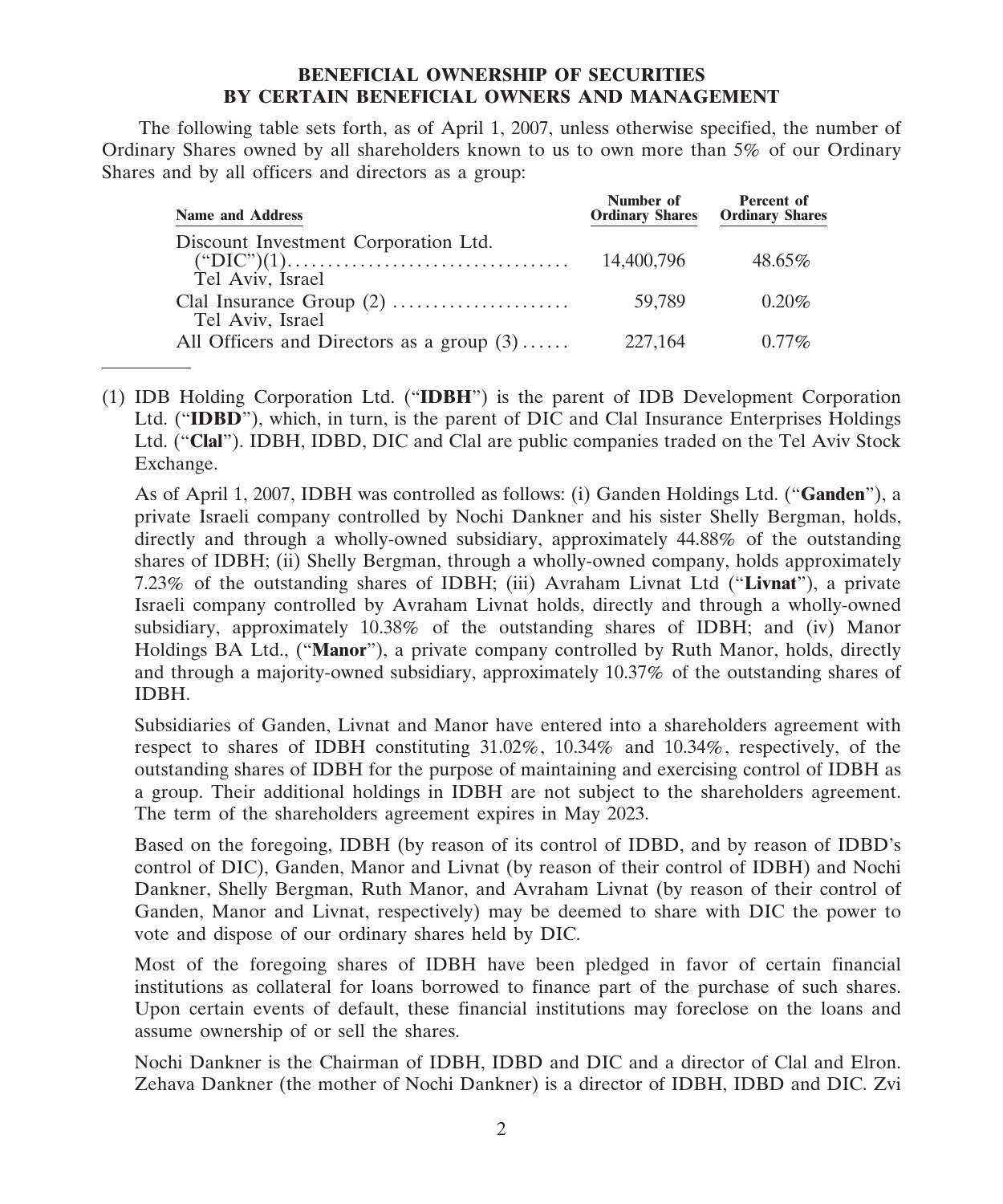Livnat (a son of Avraham Livnat) is a director of IDBH, IDBD and DIC. Shay Livnat (a son of Avraham Livnat) is a director of IDBD, Clal and Elron. Isaac Manor (the husband of Ruth Manor) is a director of IDBH, IDBD, DIC and Clal and Dori Manor (the son of Isaac and Ruth Manor) is a director of IDBH, IDBD, DIC and Elron.

DIC's address is 3 Azrieli Center, 44th floor, Tel Aviv 67023, Israel.

(2) The Clal Insurance Group is comprised of Clal and its subsidiary companies, which are deemed to be major shareholders of the Company. Clal is majority owned by IDBD, the parent company of DIC, which in turn is a controlling shareholder of the Company. As of April 1, 2007, the other major shareholder of Clal was Bank Hapoalim B.M., which held approximately 17.39% of Clal's shares (including holdings of mutual and provident funds that are controlled by Bank Hapoalim B.M.). None of the remaining shareholders of Clal held more than 5% of its shares. The above holdings excludes 170,657 ordinary shares held for members of the public through, among others, provident funds, mutual funds, pension funds and insurance policies which are managed by subsidiaries of the Clal Insurance Group.

The Clal Insurance Group's address is 48 Menachem Begin Rd., Clal Development Bldg., Tel Aviv, Israel

(3) This amount includes 225,924 shares underlying options that are currently exercisable or that will become exercisable within 60 days of April 1, 2007. This amount does not include any shares that may be deemed to be beneficially owned by directors by virtue of their affiliation with DIC.

#### ITEM 1—ELECTION OF AN EXTERNAL DIRECTOR

Pursuant to the Companies Law, 1999 (the "Companies Law"), the Company is required to have two External Directors on its board of directors which shall be appointed by the shareholders of the Company. Furthermore, any committee of the Board of Directors has to include at least one External Director, except for the audit committee, which has to include all of the External Directors.

The term of one of the Company's External Directors, Prof. Daniel Sipper expired on February 28, 2007 and the Board of Directors has recommended Ms. Tida Shamir to be elected as an External Director of the Company. In accordance with the Companies Law as currently in effect, Ms. Shamir's term of office will be three years and she may be reelected for a second three year term. Ms. Shamir does not hold any Ordinary Shares of the Company.

Tida Shamir is an attorney-at-law and partner of the law firm of Tida Shamir & Co, Law Offices, which she founded in 1992. She specializes in corporate, commercial and securities law, providing services to public and private companies, including with regard to mergers and acquisitions, raising private capital and public offerings.

Ms. Shamir has served as a director of Israel Discount Bank Ltd. since 2002, as an external director of Gazit-Globe Ltd. since 2004 and as a director of Dikla Insurance Company since 2006. Between 1996 and 2002, she served as an external director of the Tel Aviv Stock Exchange Ltd. Between 2004 and 2005, Ms. Shamir was a member of the Advisory Committee, appointed by the Chairman of the Israel Securities Authority, to examine supervision over Alternative Trading Systems ("the Procatzia Committee").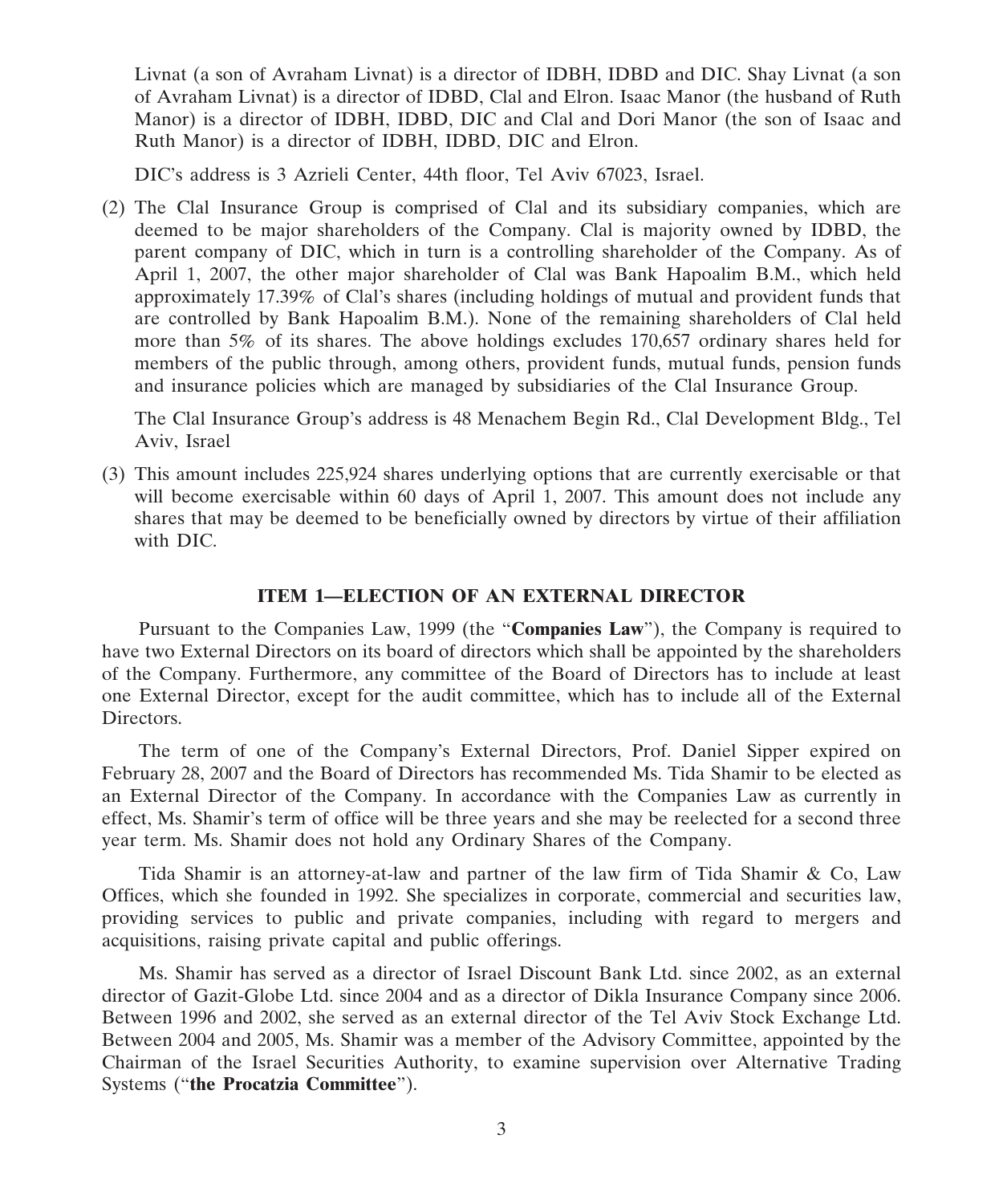Ms. Shamir has an LLB from The Hebrew University of Jerusalem, Israel and a Masters in Business Administration from INSEAD, Fontainebleau, France. Ms. Shamir was admitted to the Israeli Bar in 1983.

The Companies Law provides that a person may not be appointed as an External Director if the person or the person's relative, partner, employer or any entity under the person's control, has, as of the date of the person's appointment to serve as External Director, or had, during the two years preceding that date, any affiliation with the Company, any entity controlling the Company or any entity controlled by the Company or by this controlling entity. The term affiliation includes:

- an employment relationship;
- a business or professional relationship maintained on a regular basis;
- control; and
- service as an office holder.

No person can serve as an External Director if the person's position or other business creates, or may create, conflict of interests with the person's responsibilities as an External Director.

The Company is not aware of any reason why Ms. Shamir, if elected, would not be able to serve as an External Director. Ms. Shamir has delivered to the Company a declaration, confirming that she complies with the qualifications for an External Director under the Companies Law.

Proxies (other than those directing the proxy holders not to vote for the nominee) will be voted for the election Ms. Shamir to hold office for three years, commencing on her election.

It is proposed that at the Meeting, the following Resolution be adopted:

"RESOLVED, that Ms. Tida Shamir is elected as an External Director in the Company."

The affirmative vote of shareholders represented at the Meeting in person or by proxy and holding Ordinary Shares conferring in the aggregate at least a majority of the votes actually cast, provided that such majority includes one of the following (a) at least onethird of the shares of non-controlling shareholders voting in person or by proxy at the meeting, or (b) the total number of votes of the shares voted by non-controlling shareholders against the approval does not exceed one percent  $(1\%)$  of the total voting rights in the Company, is necessary for the election of Ms. Shamir.

The Board of Directors recommends a vote FOR approval of this resolution.

#### ITEM NO. 2—APPROVAL OF THE TERMS AND CONDITIONS OF EMPLOYMENT OF THE CHAIRMAN OF THE BOARD OF DIRECTORS, MR. ARIE MIENTKAVICH.

On January 8, 2007, the Company announced the appointment of Mr. Arie Mientkavich, as the Chairman of Elron's Board of Directors.

Mr. Mientkavich has served as Deputy Chairman of the Board of IDB Holding Corporation since May 2006 and as Chairman of the Board of Clal Tourism Ltd. since January 2007. He is also Deputy Chairman of the Board of Gazit Globe Ltd. and Chairman of the Board of Gazit Globe Israel (Development) Ltd. since July 2006. From November 1997 to January 2006, Mr. Mientkavich served as Chairman of the Board of Israel Discount Bank Ltd. and several of its subsidiaries. Mr. Mientkavich was also Chairman of Israel Discount Capital Markets and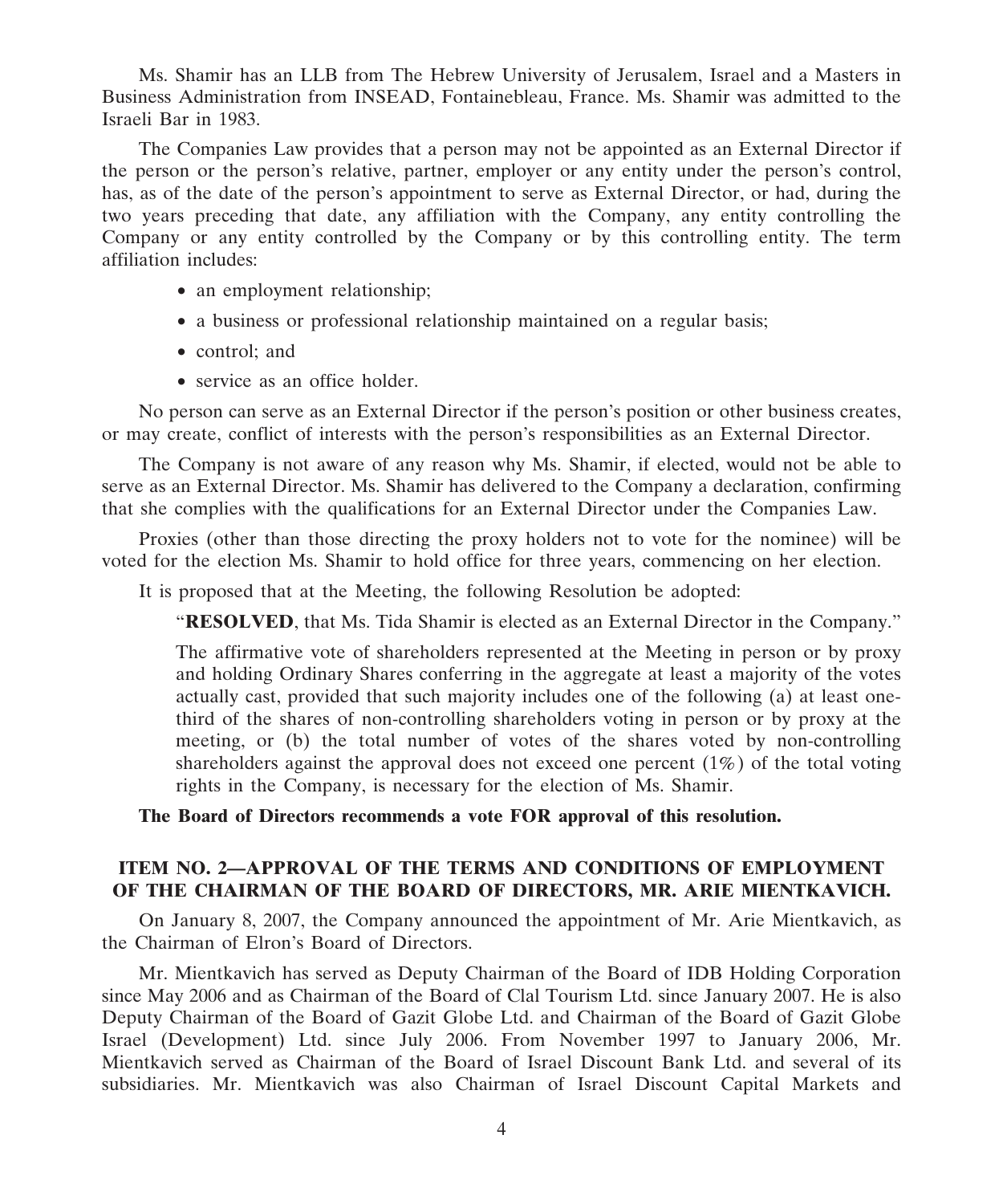Investments Ltd. between 2001 and 2006. From 1987 to 1997, he served as active Chairman of the Board of the Israel Securities Authority ("ISA"), the Israeli equivalent of the U.S. Securities and Exchange Commission, where he carried out far-reaching reforms which shaped the structure of the ISA and the nature of the Israeli capital markets. From 1979 to 1987 Mr. Mientkavich served as General Counsel to the Ministry of Finance, a role which entailed overall responsibility for legislation and supervision in the areas of finance, budget and banking. During the years 1972 through 1979, he served in a number of positions in the Ministry of Finance. Mr. Mientkavich was also Member of the Board of the Israel Land Administration and of El Al Israel Airlines. Mr. Mientkavich is chairman of the Board of Trustees of the Academy of the Quality of Government Movement in Israel, and was honored with the award of Knight of Quality Government in 1995 by the Movement. He is also Chairman of the Public Council of Yad Sarah, a voluntary organization in the field of humanitarian support of public health. In addition, Mr. Mientkavich serves as Chairman of the Public Committee, in conjunction with the Yad VeShem Holocaust Center, for the documentation of the contribution of the Holocaust Survivors to the Establishment of the State of Israel and has been active in the organization of the annual March of the Living to the concentration camps. Mr. Mientkavich holds degrees in Political Science and in Law from the Hebrew University in Jerusalem, and was admitted to the Israeli Bar in 1972.

The principal terms of employment of Mr. Mientkavich as approved and recommended by the Company's Audit Committee and Board of Directors are as follows:

- Position–Chairman on a part time (50%) basis.
- Gross monthly salary–NIS108,000 (the "Salary") linked to the Israeli Consumer Price Index and adjusted every three months.
- The Company shall contribute the following amounts to the Mr. Mientkavich's managers insurance policy or any other pension program at his discretion (the "**Policy**": (i) an amount equal to 5% of the Salary towards savings and risk; and (ii) an amount equal to 8 1/3% of the Salary towards severance pay; (iii) an amount equal to 2.5% of the Salary towards loss of earning capacity. In addition, the Company shall deduct from the Salary an amount equal to 5% of the Salary, which it shall remit to the Policy. The Company and Mr. Mientkavich shall contribute 7.5% and 2.5% respectively of the Salary to an advanced study fund (Keren Hishtalmut Fund) for Mr. Mientkavich.
- Expenses—The Company shall reimburse Mr. Mientkavich for all expenses incurred in connection with his duties as Chairman, including travel, telephone, and fax as well as hotel expenses in Tel Aviv due to the fact that he does not reside in Tel Aviv. If required by Mr. Mientkavich, the Company will make an executive motor vehicle available to him and will cover all expenses in relation thereto.
- Notice period—3 months notice by the Company or Mr. Mientkavich.
- Recreation Pay and Sick Leave—as stipulated in accordance with applicable law, calculated for a part time (50%) position and with respect to recreation pay, not less than 14 days per year.
- Annual Leave—15 days per year, calculated for a part time (50%) position.
- Bonus—at the discretion of the Board. Any such decision would be subject to subsequent approval of the shareholders.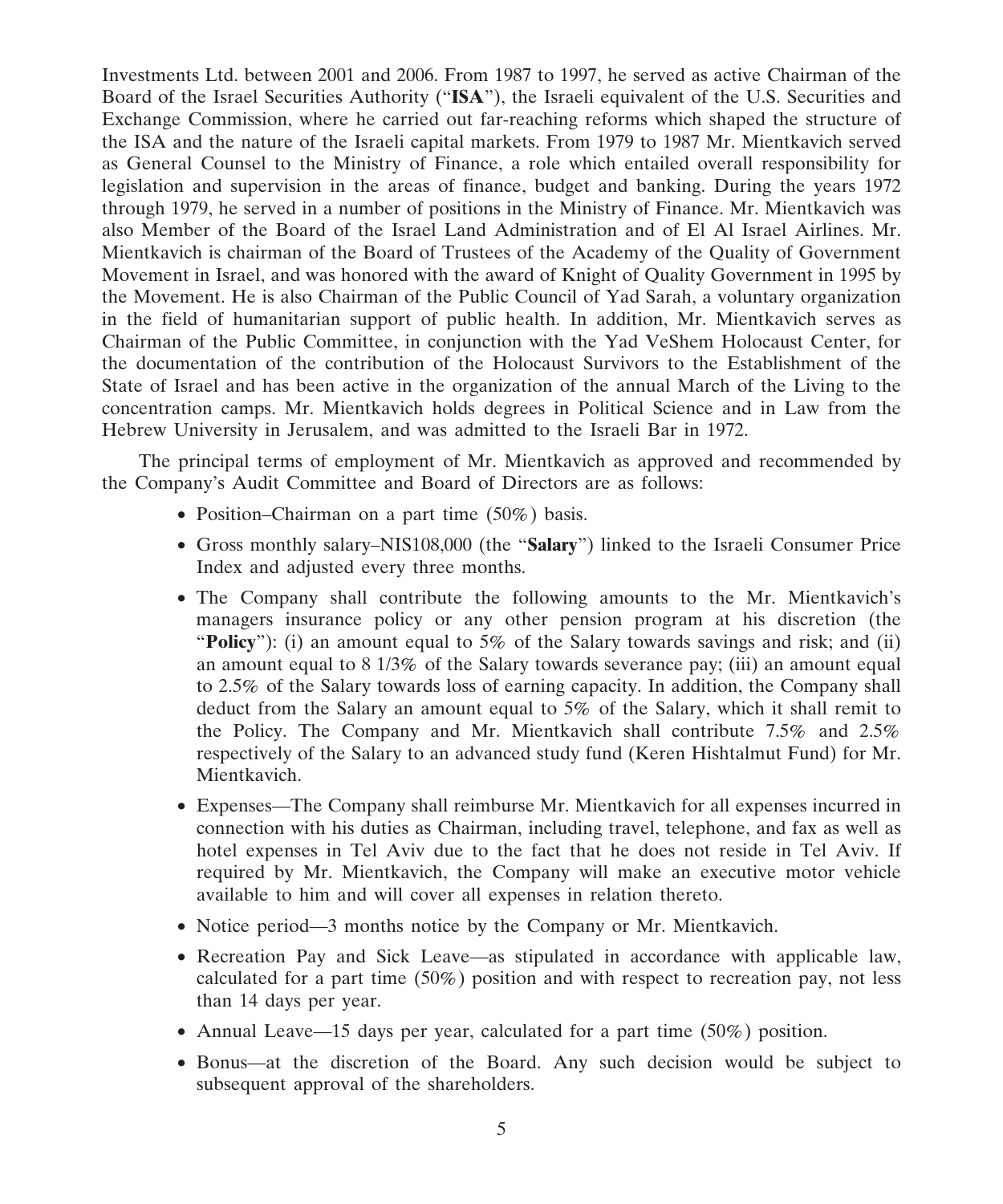• Options—120,000 options to acquire Ordinary Shares of the Company. The terms of the options are in accordance with the Company's 2003 Employee Stock Option Plan. The options vest over a period of four years from the date of grant, at a rate of 25% per year. The options are exercisable at a price per share of the Company's Ordinary Shares on the second business day after the publication of the Company's consolidated audited financial statements for 2006.

The terms and conditions described above are instead of and not in addition to the annual and per meeting directors' remuneration paid to other directors of the Company.

It is proposed that at the Meeting, the following Resolution be adopted:

**"RESOLVED** that the terms and conditions of the employment of Mr. Arie Mientkavich as described in the Company's Proxy Statement, dated April 24, 2007, be, and hereby are, approved and ratified with effect from the date of his appointment as Chairman of the Board of Directors of the Company.

The affirmative vote of shareholders represented at the Meeting in person or by proxy and holding Ordinary Shares conferring in the aggregate at least a majority of the votes actually cast is necessary for the adoption of the above resolution.

#### The Audit Committee and the Board of Directors recommends a vote FOR approval of this resolution.

#### ITEM 3—APROVAL OF THE GRANT OF 30,000 OPTIONS TO PURCHASE ORDINARY SHARES OF THE COMPANY TO AN OFFICER OF THE COMPANY WHO MAY BE DEEMED TO BE A "CONTROLLING PERSON"

On February 5, 2007, following the approval of the Audit Committee, the Board of Directors approved the granting of 30,000 options to purchase Ordinary Shares of the Company to Mr. Assaf Topaz, a Vice President of the Company.

Mr. Topaz is the husband of Michal Topaz, the daughter of Isaac and Ruth Manor. Manor Investments, a company controlled by Ruth Manor, holds 10.34% of the equity of and voting power in IDBH. Manor Investments, Ganden Investments and Livnat Investments jointly control IDBH.

Ruth and Isaac Manor and their four children, Dori Manor, Sharon Manor, Tami Manor and Michal Topaz hold all the shares of Manor Investments through two private Israeli companies: (i) Manor Holdings BI Ltd. (a private Israeli company wholly owned by Ruth and Isaac Manor), which holds  $60\%$  of the shares and (ii) Euro Man Automotive Ltd. ("**Euro Man**") which holds 40% of the shares. Euro Man, in turn, is held by Ruth and Isaac Manor who each own 10% of the shares and their aforementioned children, including Michal Topaz, each holding 20% of the shares.

By virtue of the foregoing, Mr. Topaz may be deemed to be a "Controlling Person" of the Company as defined under the Companies Law or a relative of a "Controlling Person". Under the Companies Law, any transaction between the Company and a "Controlling Person" in connection with the employment of the "**Controlling Person**" requires the approval of the Company's Audit Committee and its Board of Directors as well as the Company's shareholders voting at a general meeting.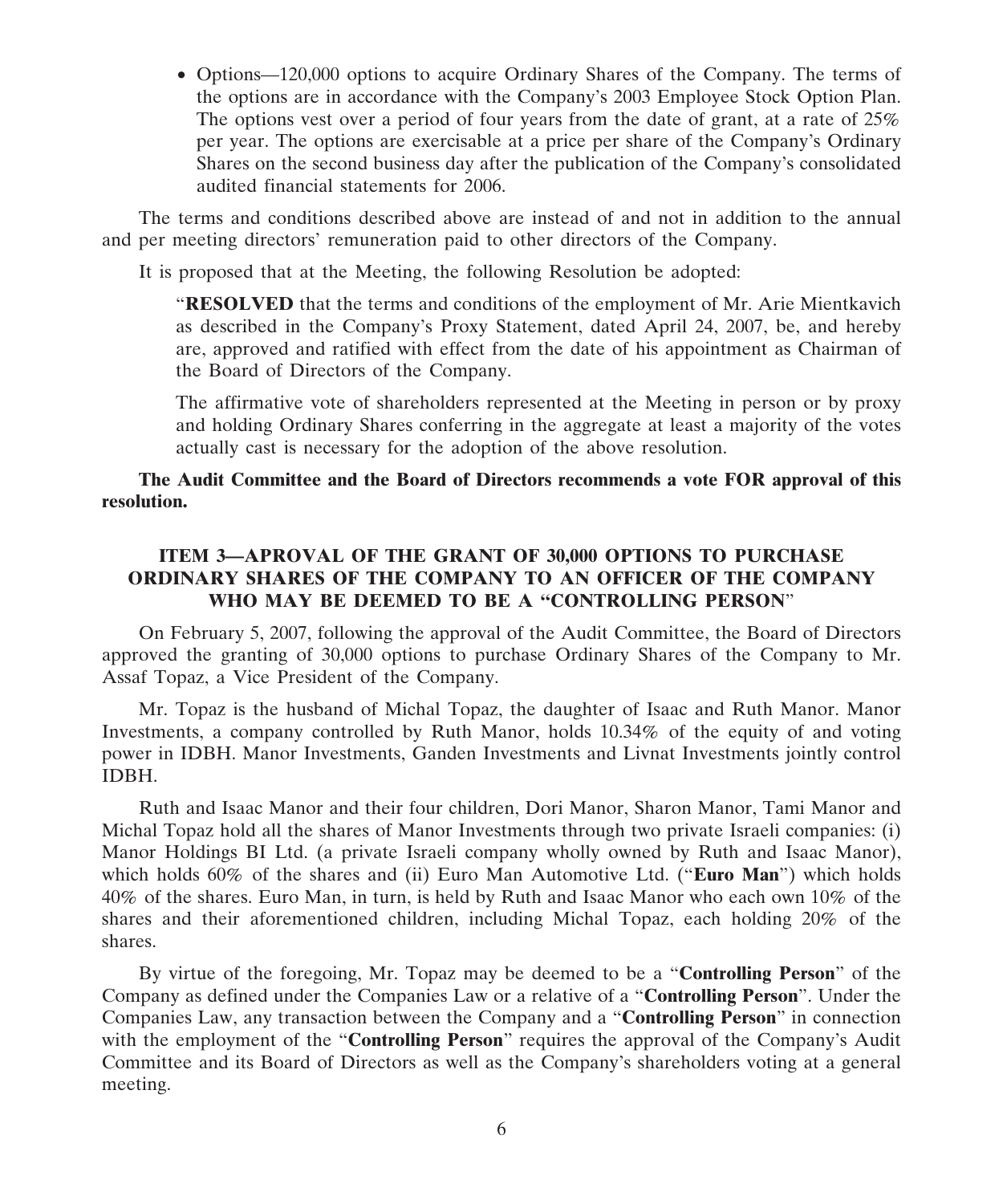The terms of the Options are in accordance with the Company's 2003 Employee Stock Option Plan except that due to the fact that Mr. Topaz may be deemed to be a "**Controlling Person**" or a relative of a "**Controlling Person**", the Options are being granted under Section  $3(I)$  instead of Section 102 of the Israeli Income Tax Ordinance, the difference only being tax related. The Options vest over a period of four years from the date of grant, at a rate of 25% per year. The Options are exercisable at a price per share of \$10.76 representing a discount of 15% to the market price per share of the Company as of February 5, 2007.

The number of Options and the terms and conditions applicable thereto, including the discount, are consistent with options granted to other employees of the Company at a similar level to Mr. Topaz and is consistent with past Company practice.

It is proposed that at the Annual Meeting, the following Resolution be adopted:

"RESOLVED, that the grant of 30,000 options to purchase Ordinary Shares of the Company to Mr. Assaf Topaz, an officer of the Company, as described in the Company's Proxy Statement, dated April 24, 2007 be, and hereby is, approved and ratified."

Since Mr. Topaz may be considered a "Controlling Person" or a relative of a "Controlling Person" under the Companies Law, approval of the resolution requires the affirmative vote of shareholders represented at the Meeting in person or by proxy and holding Ordinary Shares conferring in the aggregate at least a majority of the votes actually cast, provided that such majority includes one of the following: (a) at least onethird of the shares of those voting in person or by proxy at the meeting who do not have a personal interest in the subject matter of the proposed resolutions not including abstention votes; or (b) the total number of votes against the approval voted by shareholders who do not have a personal interest, does not exceed one percent (1%) of the total voting rights in the Company.

The Audit Committee and the Board of Directors recommend a vote FOR approval of this proposed Resolution.

By Order of the Board of Directors,

ARIE MIENTKAVICH DORON BIRGER

April 24, 2007

VORON BIA

Chairman of the Board of Directors President & Chief Executive Officer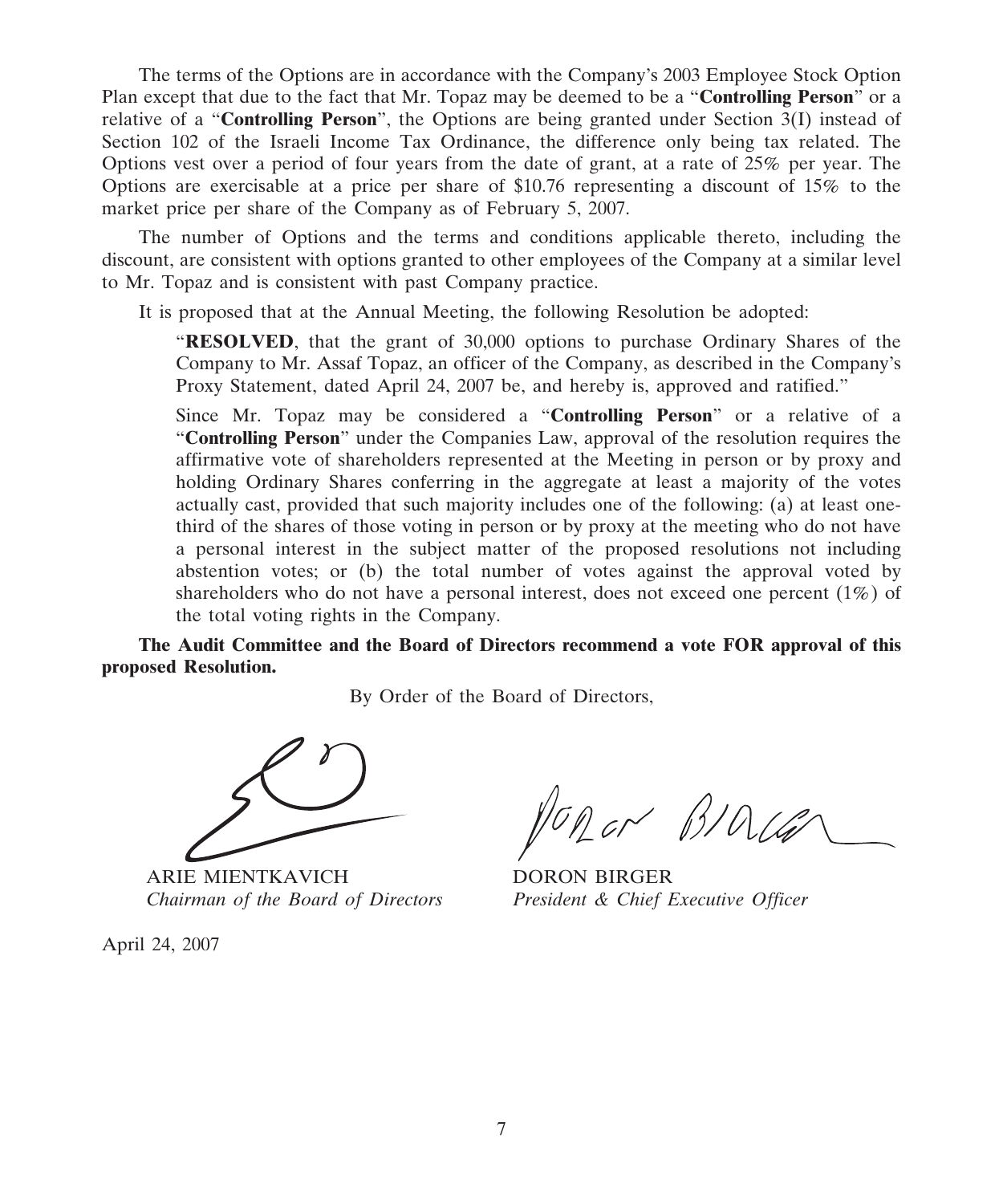#### $\Box$

## ELRON ELECTRONIC INDUSTRIES LTD.

### **THIS PROXY SOLICITED BY THE BOARD OF DIRECTORS FOR THE SPECIAL GENERAL MEETING OF SHAREHOLDERS TO BE HELD ON MAY 28, 2007**

The undersigned hereby constitutes and appoints DORON BIRGER and PAUL WEINBERG and each of them, the true and lawful attorneys, agents and proxies of the undersigned, with full power of substitution, to vote with respect to all of the Ordinary Shares of ELRON ELECTRONIC INDUSTRIES LTD. (the "Company"), standing in the name of the undersigned at the close of business on April 23, 2007, at the Special General Meeting of Shareholders of the Company to be held at the offices of the Company at 3 Azrieli Center, The Triangle Building, 42nd Floor, Tel-Aviv, Israel, on May 28, 2007 at 3.00 p.m., and at any and all adjournments thereof, with all power that the undersigned would possess if personally present and especially (but without limiting the general authorization and power hereby given) to vote as set forth below.

**(Continued and to be signed on the reverse side)**